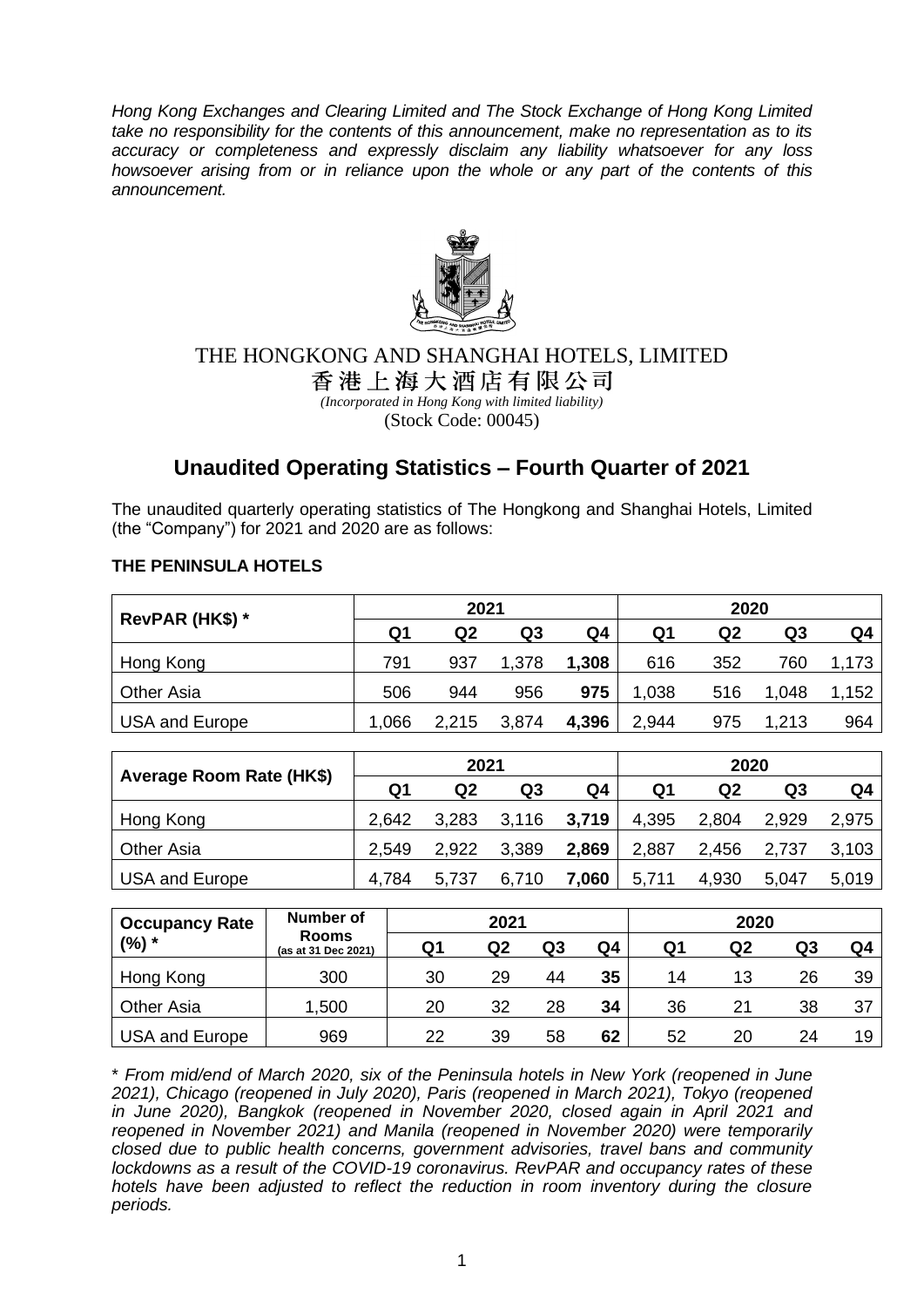### **LEASING**

| <b>Average Monthly Rent</b>   | 2021           |                |                |     | 2020 |                |                |                |
|-------------------------------|----------------|----------------|----------------|-----|------|----------------|----------------|----------------|
| per square foot leased (HK\$) | Q1             | Q2             | Q <sub>3</sub> | Q4  | Q1   | Q <sub>2</sub> | Q <sub>3</sub> | Q <sub>4</sub> |
| Residential                   | 50             | 49             | 48             | 47  | 51   | 51             | 50             | 50             |
| <b>Shopping Arcades</b>       | 140            | 140            | 138            | 149 | 158  | 166            | 170            | 149            |
| Office                        | 68             | 61             | 63             | 67  | 67   | 69             | 69             | 68             |
|                               |                |                |                |     |      |                |                |                |
| <b>Occupancy Rate (%)</b>     | 2021           |                |                |     | 2020 |                |                |                |
|                               | Q <sub>1</sub> | Q <sub>2</sub> | Q <sub>3</sub> | Q4  | Q1   | Q <sub>2</sub> | Q <sub>3</sub> | Q4             |
| Residential                   | 81             | 80             | 78             | 81  | 94   | 92             | 87             | 83             |
| <b>Shopping Arcades</b>       | 89             | 89             | 91             | 93  | 83   | 82             | 82             | 90             |
| Office                        | 98             | 93             | 98             | 98  | 95   | 95             | 95             | 98             |

#### **Note for All Operations:**

1. All amounts are expressed in HK\$

#### **Notes for The Peninsula Hotels:**

- 2. Number of rooms is the total number of guestrooms in a hotel, whether available for sale or not. Rooms available for sale is the total room inventory less rooms unavailable for an extended period of time and / or permanent house use rooms
- 3. RevPAR is the total rooms revenue / rooms available for sale
- 4. Average Room Rate is the total rooms revenue / number of rooms sold
- 5. Occupancy Rate is the number of rooms sold / rooms available for sale
- 6. RevPAR, average room rates and occupancy rates are weighted averages for the hotels in each grouping
- 7. The Peninsula Hotels are located in:

| Hong Kong:      | Hong Kong                                    |
|-----------------|----------------------------------------------|
| Other Asia:     | Shanghai, Beijing, Tokyo, Bangkok and Manila |
| USA and Europe: | New York, Chicago, Beverly Hills and Paris   |

#### **Notes for Leasing:**

- 8. Average Monthly Rent per square foot leased is the total rental income / area leased
- 9. Occupancy Rate is the area leased / area available for lease
- 10. Average monthly rent per square foot leased are weighted averages based on the area leased in each grouping and occupancy rates are weighted averages based on the area available in each grouping
- 11. The Group's most significant shopping arcades are located in The Peninsula Hotels in Hong Kong, Shanghai, Beijing, New York, as well as The Repulse Bay Complex and The Peak Tower
- 12. The operating statistics do not include information for operations whose results are not material in the Group context: The Landmark, Vietnam; The Peninsula Residences, Shanghai; and 21 avenue Kléber, Paris